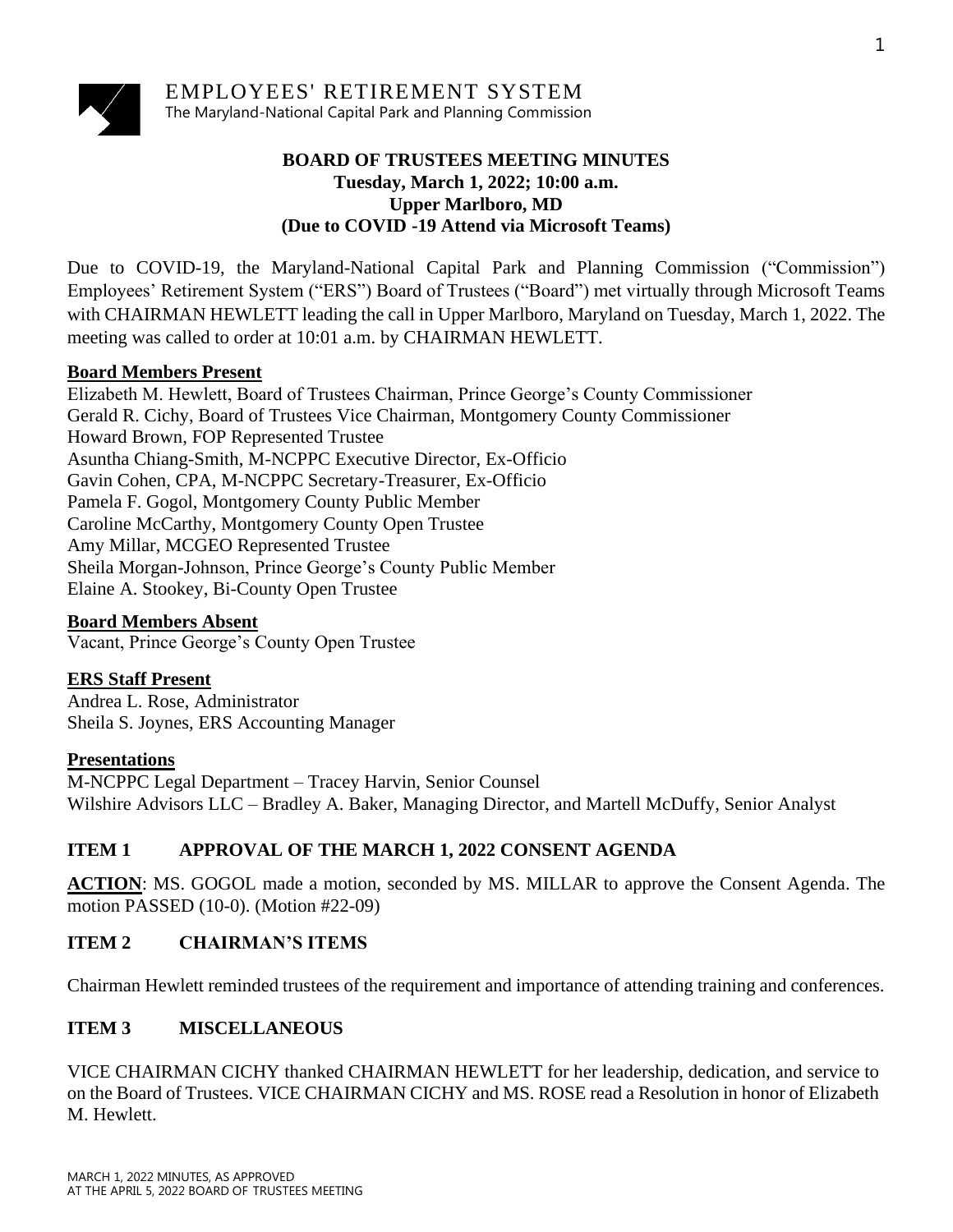**ACTION:** MS. MILLAR made a motion, seconded by MS. STOOKEY to approve the Resolution in Honor of Elizabeth M. Hewlett. The motion PASSED (9-0-1). Ms. Hewlett abstained. (Motion #22-10)

#### **ITEM 4 MANAGER REPORTS/PRESENTATIONS**

A. Wilshire Advisors LLC Presentation by Bradley A. Baker, Managing Director, and Martell McDuffy, Senior Analyst

Brad Baker provided a Quarterly Executive Summary for the quarter ending December 31, 2021 and reported on the fund's performance. The ERS' total fund return was 4.87% (net of fees) for the quarter, outperforming the target policy index return of 3.37%. For the one, three, five, and ten-years ended December 31, 2021 the ERS fund return was 15.77%, 13.24%, 10.51%, and 9.02%, respectively, compared to the target policy return of 9.82%, 12.25%, 9.32%, and 8.21%, respectively. The total market value through December 31, 2021 was \$1.2 billion. In terms of market performance, the U.S. stock market was up 9.6% with nearly all sectors in positive territory. Large-cap outperformed small-cap while growth outperformed value within the large-cap segment of the market. Rising inflation will be remembered as the economic story of 2021. Increases in CPI reached rates not seen in 40 years. While food and energy prices were up, the major "core" CPI items of automobiles and apparel were up as well.

As of December 31, 2021, the ERS took considerably less risk than its peers. While the ERS' performance was strong on an absolute basis, the ERS' underperformance relative to peers is indicative of its conservative stance. The ERS is less risky than 95% of other pension plans and ranked in the top quartile in terms of return per unit of risk. The decision to take less risk was intentional as the ERS consistently lowered the investment return assumption.

#### **ITEM 5 COMMITTEE REPORTS/RECOMMENDATIONS**

- A. Investment Monitoring Group
	- Presentation by Committee Chair, Sheila Morgan-Johnson
	- i. Regular Report of February 15, 2022

MS. MORGAN-JOHNSON reported that a performance review was conducted with VOYA at the Investment Monitoring Group's ("IMG") February 15, 2022 meeting after identifying VOYA's underperformance at its January 19, 2021 meeting. The ERS has \$44.6 million invested in VOYA's commingled senior bank loan strategy (the "strategy") which has assets of approximately \$25 billion as of December 31, 2021. VOYA's team confirmed the disappointment in performance and admitted the strategy has not work in a risk-on environment. VOYA was positioned conservatively and too much risk was taken off the table. VOYA was unable to capture returns given the snapback in the market which left a mark on VOYA's track record. Since inception, April 1, 2014, the strategy returned 3.49% versus 3.93% for the S&P/LSTA Leverage Loan Index and ranked in the 78<sup>th</sup> percentile versus Wilshire's Bank Loan Universe. The strategy underperformed for the quarter, one-year, three years, and five years ending December 31, 2021. VOYA offered the ERS a 25% permanent fee reduction.

A performance review was also conducted with Neuberger Berman. The ERS has \$44.3 million invested in Neuberger Berman's commingled High Income Fund ("Fund"). Neuberger Berman discussed the Fund's lag relative to the Merrill Lynch U.S. High Yield Constrained Index over the 1-year, 3-years, 5-years and 10 years and since inception, April 2010, as of December 31, 2021. For 2021, lower quality securities outperformed their higher quality counterparts which Neuberger Berman did not own due to disciplined credit underwriting standards. Wilshire's Brad Baker did not make a formal recommendation to place Neuberger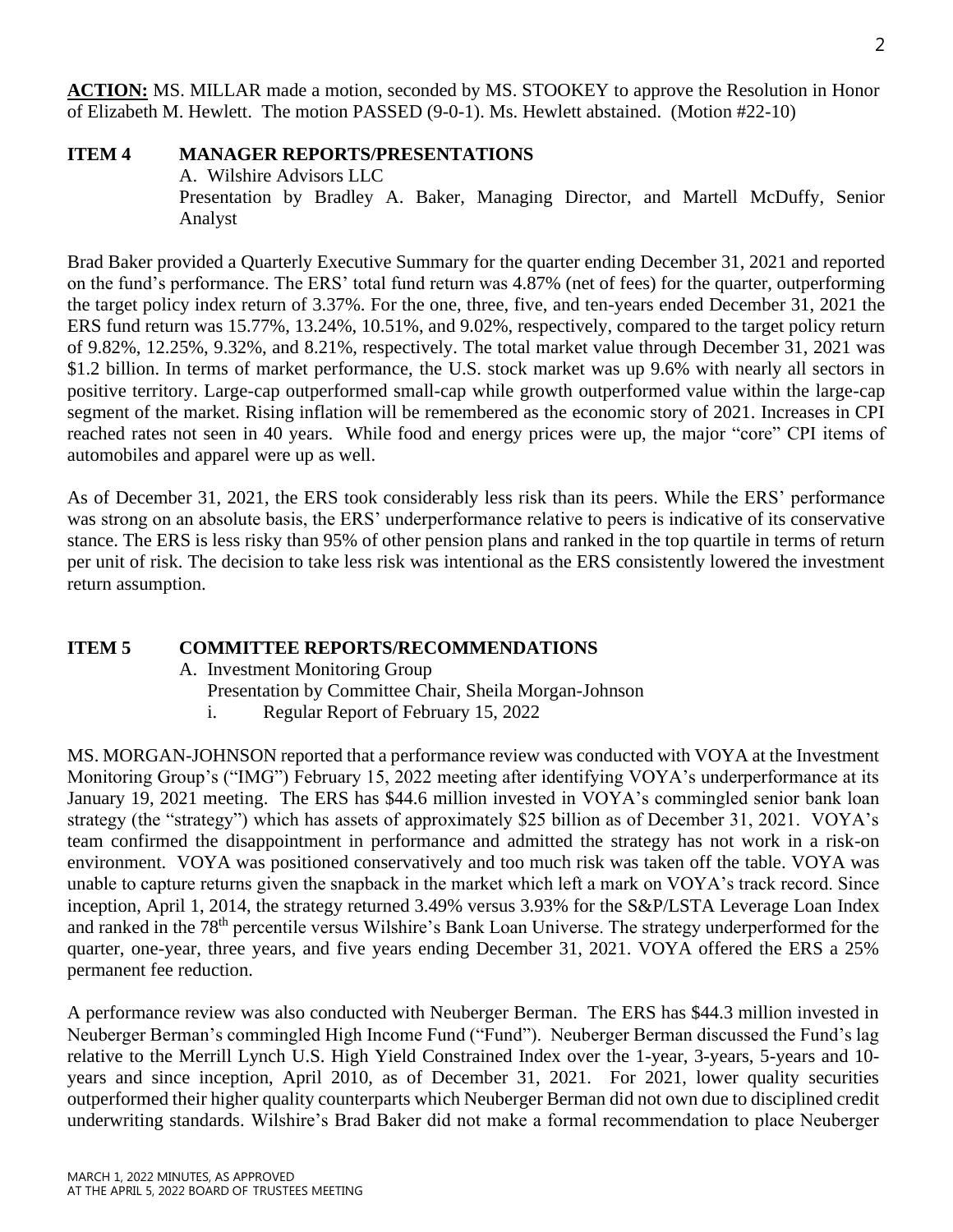Berman on the Watch List; however, discussions will continue as the IMG considers aspects of its Manager Monitoring Policy, including the Watch List.

Wilshire's Brad Baker confirmed VOYA's conservative position for the last 10 years in a risk-on environment. One of VOYA's strengths has been protecting in down markets; therefore, the underperformance is not surprising. While VOYA performed well relative to other managers in a broadly syndicated loan market, managers in the lower to middle market who were more opportunistic performed in the top quartile. Given the ERS is paying for active management, there is an expectation for active management performance. Mr. Baker recommended a search for alternatives in this space, including active and passively managed options. The IMG concurred with Wilshire.

**ACTION:** VICE CHAIRMAN CICHY made a motion, seconded by MS. CHIANG-SMITH to approve a Bank Loan Manager Search, as recommended by Wilshire Advisors LLC. The motion PASSED (10-0). (Motion #22-11)

- B. Administration & Personnel Oversight Committee
	- Presentation by Andrea L. Rose, Administrator
	- i. Regular Report of February 15, 2022

Ms. Rose reported that Gavin Cohen, CPA replaced Melissa Ford as Chairman of the Personnel Committee. The Personnel report contained the required Statement of Fiduciary Net Position, Statement of Changes in Fiduciary Net Position and Budget vs. Actual as of December 31, 2021. Staff reported to the Personnel Committee that an FY2022 Operating Budget Amendment would be required for capital outlay related to the pension software project that was budgeted in FY2021 but paid in FY2022. The software deliverables were delayed due to COVID and required fees were not paid until delivered in accordance with the contract.

### **ITEM 6 ADMINISTRATOR'S ITEMS**

Presentation by Andrea L. Rose, Administrator

- A. Administrator's Report dated February 15, 2022
- B. Memorandum re: LIBOR Transition dated February 17, 2022

The Prince George's County Open trustee vacancy on the Board will be announced in the March edition of Update. Candidates who are presently members of the ERS and work as Merit System employees in the Prince George's County offices of the Commission have until March 18, 2022 at 5:00 p.m. to apply.

Ms. Rose summarized the Memorandum dated February 4, 2022 related to the implications of a transition from the London Interbank Offered Rate ("LIBOR") to the Secured Overnight Financing Rate ("SOFR"). LIBOR is the basic rate of interest used in lending between global banks and used as a reference for setting the interest rate on other loans. One-week and two-month LIBOR maturities and non-USD LIBOR maturities ceased immediately after December 31, 2021 with remaining USD LIBOR maturities ceasing immediately after June 30, 2023. After considering guidance from the Securities and Exchange Commission's Staff Statement, questions were posed to certain investment managers of the ERS. In summary, the ERS' investment managers established working groups or committees to handle the transition; no action is required by the ERS; the managers expect little, if any, valuation risk; and no operational complexities were reported.

### **ITEM 7 CLOSED SESSION**

At 11:40 a.m. CHAIRMAN HEWLETT requested a motion to go into Closed Session under authority of the General Provisions Article of the Annotated Code of Maryland Section 3-305(b)(2) to protect the privacy or reputation of individuals concerning a matter not related to public business; Section 3-305(b)(5) for the investment of public funds and Section 3-305(b)(7) to consult with legal counsel.